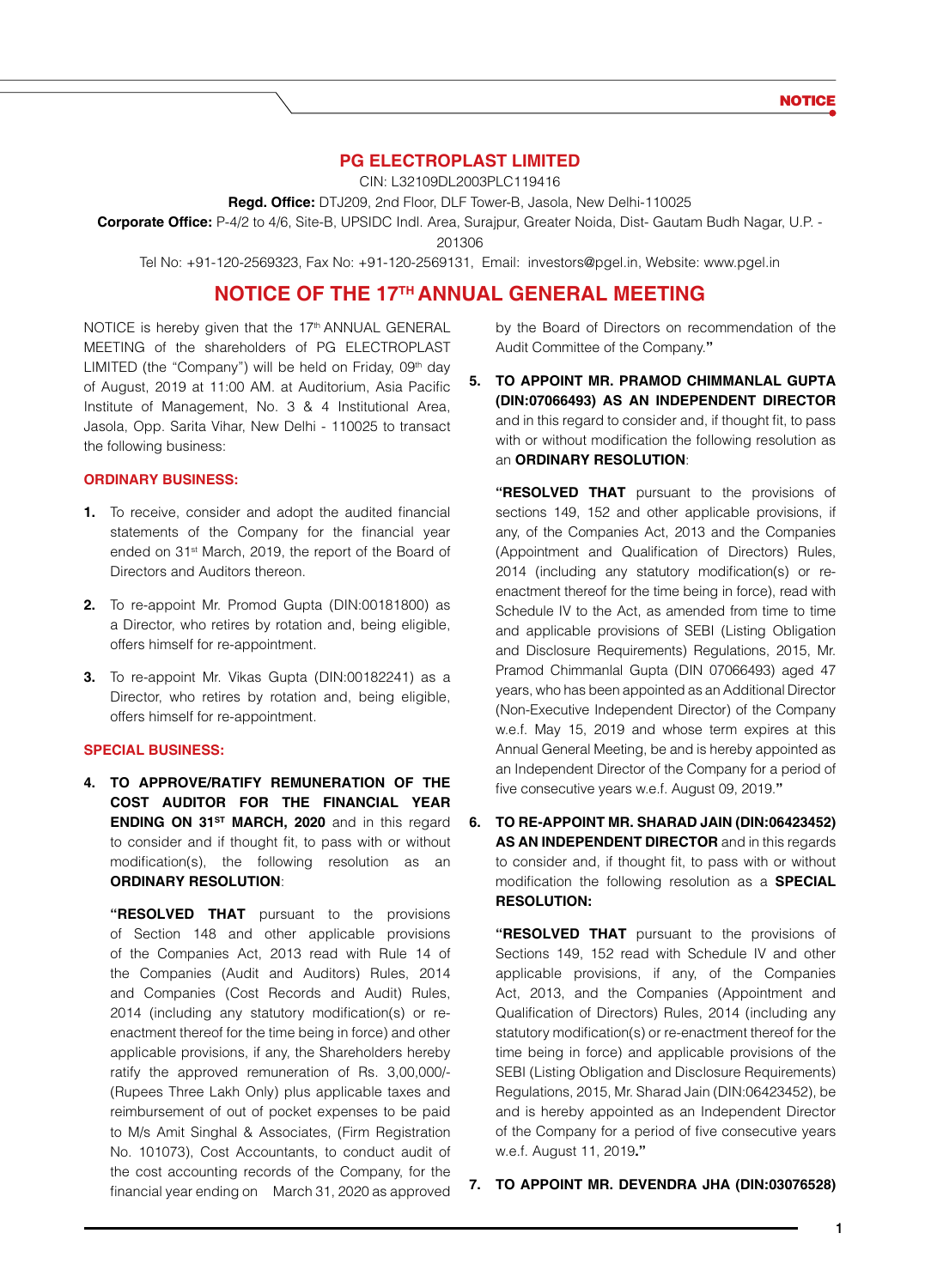

**AS AN INDEPENDENT DIRECTOR** and in this regards to consider and, if thought fit, to pass with or without modification the following resolution as a **SPECIAL RESOLUTION:**

**"RESOLVED THAT** pursuant to the provisions of Sections 149, 152 read with Schedule IV and other applicable provisions, if any, of the Companies Act, 2013, and the Companies (Appointment and Qualification of Directors) Rules, 2014 (including any statutory modification(s) or re-enactment thereof for the time being in force) and applicable provisions of the SEBI (Listing Obligation and Disclosure Requirements) Regulations, 2015, Mr. Devendra Jha (DIN:03076528), be and is hereby appointed as an Independent Director of the Company for a period of five consecutive years w.e.f. August 11, 2019.**"**

**8. TO APPOINT DR. RITA MOHANTY (DIN:07081546) AS AN INDEPENDENT DIRECTOR** and in this regards to consider and, if thought fit, to pass with or without modification the following resolution as a **SPECIAL RESOLUTION:**

**"RESOLVED THAT** pursuant to the provisions of Sections 149, 152 read with Schedule IV and other applicable provisions, if any, of the Companies Act, 2013, and the Companies (Appointment and Qualification of Directors) Rules, 2014 (including any statutory modification(s) or re-enactment thereof for the time being in force) and applicable provisions of the SEBI (Listing Obligation and Disclosure Requirements) Regulations, 2015, Dr. Rita Mohanty (DIN:07081546), be and is hereby appointed as an Independent Director of the Company for a period of five consecutive years w.e.f. September 26, 2019.**"**

**9. TO APPROVE REMUNERATION OF MRS. SUDESH GUPTA, WHO HOLDS OFFICE OR PLACE OF PROFIT IN THE COMPANY** & in this regards to consider and, if thought fit, to pass with or without modification the following resolution as an **ORDINARY RESOLUTION:**

**"RESOLVED THAT** pursuant to Section 188(1)(f) and other applicable provisions, if any, of the Companies Act 2013, and rule 15 of the Companies (Meeting of Board and its Power) Rules 2014; consent of the members of the Company be and is hereby accorded for reappointment of Mrs. Sudesh Gupta (who is a relative of Directors of the Company) as Senior Manager and to hold office or place of profit in the company, with such designation & remuneration as board may decide from time to time for a further period of 5 years w.e.f. August 16, 2019.

**"RESOLVED FURTHER THAT** aggregate monthly remuneration (except share allotment made by the company pursuant to ESOP & ESOS, if any) payable to Mrs. Sudesh Gupta during her tenure shall not exceed Rs. 4 Lakhs per month.**"**

**10. TO APPROVE REMUNERATION OF MRS. NEELU GUPTA TO HOLD OFFICE OR PLACE OF PROFIT IN THE COMPANY** & in this regards to consider and, if thought fit, to pass with or without modification the following resolution as an **ORDINARY RESOLUTION:**

**"RESOLVED THAT** pursuant to Section 188(1)(f) and other applicable provisions, if any, of the Companies Act 2013, and rule 15 of the Companies (Meeting of Board and its Power) Rules 2014; consent of the members of the Company be and is hereby accorded for reappointment of Mrs. Neelu Gupta (who is a relative of Directors of the Company) as Senior Manager and to hold office or place of profit in the company, with such designation & remuneration as board may decide from time to time for a further period of 5 years w.e.f. August 16, 2019.

**"RESOLVED FURTHER THAT** aggregate monthly remuneration (except share allotment made by the company pursuant to ESOP & ESOS, if any) payable to Mrs. Neelu Gupta during her tenure shall not exceed Rs. 4 Lakhs per month.**"**

**11. TO APPROVE REMUNERATION OF MRS. SARIKA GUPTA TO HOLD OFFICE OR PLACE OF PROFIT IN THE COMPANY** & in this regards to consider and, if thought fit, to pass with or without modification the following resolution as a **ORDINARY RESOLUTION:**

**"RESOLVED THAT** pursuant to Section 188(1)(f) and other applicable provisions, if any, of the Companies Act 2013, and rule 15 of the Companies (Meeting of Board and its Power) Rules 2014; consent of the members of the Company be and is hereby accorded for reappointment of Mrs. Sarika Gupta (who is a relative of Directors of the Company) as Senior Manager and to hold office or place of profit in the company, with such designation & remuneration as board may decide from time to time for a further period of 5 years w.e.f. August 16, 2019.

**"RESOLVED FURTHER THAT** aggregate monthly remuneration (except share allotment made by the company pursuant to ESOP & ESOS, if any) payable to Mrs. Sarika Gupta during her tenure shall not exceed Rs. 4 Lakhs per month.**"**

# **12. TO APPROVE REMUNERATION OF MRS. NITASHA**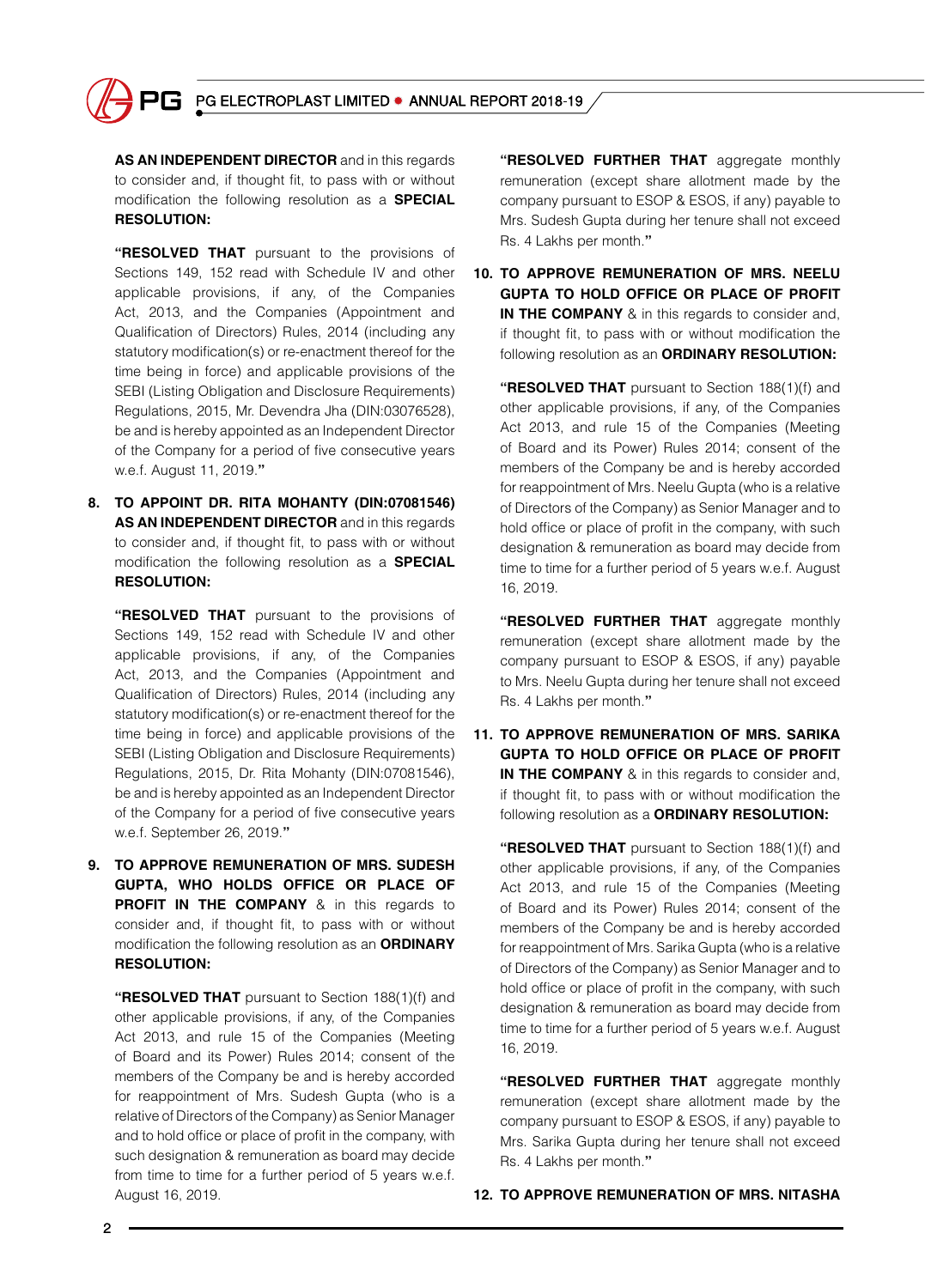**GUPTA TO HOLD OFFICE OR PLACE OF PROFIT IN THE COMPANY** and, if thought fit, to pass with or without modification the following resolution as a **ORDINARY RESOLUTION:**

**"RESOLVED THAT** pursuant to Section 188(1)(f) and other applicable provisions, if any, of the Companies Act 2013, and rule 15 of the Companies (Meeting of Board and its Power) Rules 2014; consent of the members of the Company be and is hereby accorded for reappointment of Mrs. Nitasha Gupta (who is a relative of Directors of the Company) as Senior Manager and to hold office or place of profit in the company, with such designation & remuneration as board may decide from time to time for a further period of 5 years w.e.f. August 16, 2019.

**"RESOLVED FURTHER THAT** aggregate monthly remuneration (except share allotment made by the company pursuant to ESOP & ESOS, if any) payable to Mrs. Nitasha Gupta during her tenure shall not exceed Rs. 4 Lakhs per month.**"**

> **By Order of Board of Directors of PG Electroplast Limited**

> > **(Sanchay Dubey) Company Secretary Membership No. A51305**

Date: 15/05/2019 Place: Greater Noida

#### **NOTES:**

# **1. Appointment of Proxy**

A MEMBER ENTITLED TO ATTEND AND VOTE AT THE ANNUAL GENERAL MEETING, IS ENTITLED TO APPOINT A PROXY TO ATTEND AND VOTE ON A POLL INSTEAD OF HIMSELF AND THE PROXY NEED NOT BE A MEMBER OF THE COMPANY. THE INSTRUMENT APPOINTING A PROXY MUST BE RECEIVED AT THE REGISTERED OFFICE OF THE COMPANY NOT LESS THAN FORTY EIGHT HOURS BEFORE THE COMMENCEMENT OF THE MEETING. A PROXY FORM IS ENCLOSED WITH THIS NOTICE.

#### **2. Restriction for appointing proxy**

A MEMBER CAN ACT AS A PROXY ON BEHALF OF MEMBERS NOT EXCEEDING 50 AND HOLDING IN THE AGGREGATE NOT MORE THAN 10% OF THE TOTAL SHARE CAPITAL OF THE COMPANY CARRYING VOTING RIGHTS. A MEMBER HOLDING MORE THAN 10% OF THE TOTAL SHARE CAPITAL OF THE COMPANY CARRYING VOTING RIGHTS MAY APPOINTS A SINGLED PERSON AS PROXY AND SUCH PERSON SHALL NOT ACT AS PROXY OF ANY OTHER PERSON OR SHAREHOLDERS.

#### **3. Appointment of Representative**

Corporate Members intending to send their authorized representatives to attend the Annual General Meeting are requested to send a duly certified copy of their Board Resolution authorizing their representative to attend and vote at the Annual General Meeting along with specimen signature.

#### **4. Attendance slip**

Members/proxies are requested to produce the Attendance Slip duly signed as per the specimen signature recorded with the Company/Depository Participant for admission to the meeting hall. Members, who hold shares in de-materialized form, are requested to bring their DP I.D. and Client I.D. No(s) for easier identification of attendance at the meeting. Attendance slip and proxy slip are annexed hereto.

# **5. Submission of PAN and Bank details**

The Securities and Exchange Board of India (SEBI) has mandated submission of Permanent Account Number (PAN) and bank account details by every participant in securities market. Accordingly, members holding shares in electronic form are requested to submit their PAN to their DP with whom they are maintaining their demat accounts. Members holding shares in physical form are required to submit their PAN and bank account details to Company in terms of SEBI Circular dated 20<sup>th</sup> April, 2018.

#### **6. Explanatory Statement:**

The Explanatory Statements with respect to special business to be transacted at the meeting are annexed hereto.

# **7. E Voting**

The Company is pleased to provide e-voting facility to enable Shareholders to exercise their right to vote electronically through website https:// evoting.karvy.com, from a place other than place of the meeting. The Company has appointed Karvy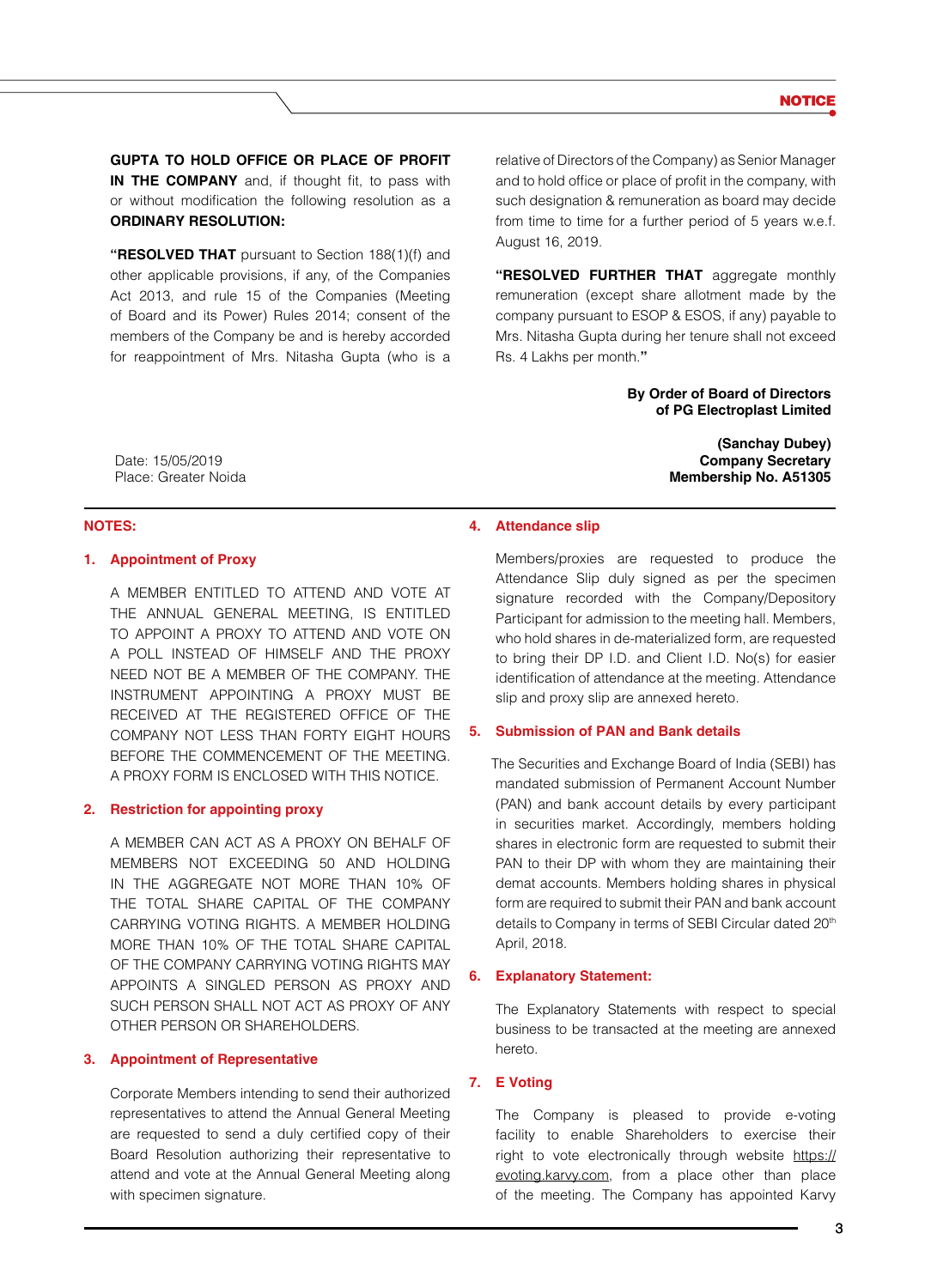

Fintech Pvt Ltd. as e-voting agency. **The remote e-voting shall start on 05/08/2019 at 10.00 AM. & close on 08/08/2019 at 5:00 PM.** Remote E-voting shall not be allowed beyond the said time & date.

The E-Voting event number, User-ID and password along with instructions for e-voting are provided in notice of E-Voting, being sent along with the Notice of this Annual General Meeting. Already registered users on website "https://evoting.karvy.com" may use existing log-in credentials.

# **8. Cut-off date for voting Rights:**

During the period when facility for remote e-voting is provided, the member of the Company, holding shares either in physical form or dematerialized form, as on 02/08/2019 may opt for remote e-voting. Once the vote on resolution is cast by the member, he shall not be allowed to change it subsequently or cast vote again.

# **9. Voting at the meeting:**

The facility for voting, either through electronic voting system or ballot or polling paper shall also be made available at the meeting and members attending the meeting who have not already cast their vote by remote e-voting shall be able to exercise their right at the meeting.

**The members who have cast their vote by remote e-voting prior to the meeting may also attend the meeting but shall not be entitled to cast their vote again.** In case of joint holders attending the meeting, only such joint holder, who is higher in the order of name, will be entitled to vote.

# **10. Scrutinizers**

The Company has appointed Mr. Rahul Kumar of M/s Rahul K Tanmay & Associates, Practicing Company Secretary as Scrutinizers to scrutinize the voting as well as remote e-voting process in a transparent manner.

The Scrutinizer shall immediately after conclusion of voting at AGM, first count the vote thereafter unblock the votes cast through remote e-voting in the presence of at least two witnesses not in the employment of the Company. He shall handover Scrutinizer's Report to the Chairman or to any other person authorized by the Chairman in this regard.

# **11. Instructions for E Voting:**

i. Use the following URL for e-voting: https://evoting. karvy.com

- ii. Enter the login credentials, i.e., user id and password mentioned in your email/notice. Your Folio No/DP ID Client ID will be your user ID. However, if you are already registered with Karvy for e-voting, you can use your existing User ID and Password for casting your votes.
- iii. After entering the details appropriately, click on LOGIN.
- iv. You will reach the Password change menu, wherein you are required to mandatorily change your password. The new password shall comprise of minimum 8 characters with at least one upper case (A-Z), one lower case (a-z), one numeric value (0-9) and a special character (@,#,\$,etc.). It is strongly recommended not to share your password with any other person and take utmost care to keep your password confidential.
- v. You need to login again with the new credentials.
- vi. On successful login, the system will prompt you to select the EVENT, i.e., PG Electroplast Limited.
- vii. On the voting page, the number of shares (which represents the number of votes) as held by the member as on the cutoff date will appear. If you desire to cast all the votes assenting/dissenting to the resolution, then enter all shares and click 'FOR'/'AGAINST' as the case may be or partially in 'FOR' and partially in 'AGAINST', but the total number in 'FOR'/'AGAINST' taken together should not exceed your total shareholding as on the cutoff date. You may also choose the option 'ABSTAIN' and the shares held will not be counted under either head.
- viii. Members holding multiple folios/demat accounts shall choose the voting process separately for each folio/demat account.
- ix. Cast your votes by selecting an appropriate option and click on 'SUBMIT'. A confirmation box will be displayed. Click 'OK' to confirm, else 'CANCEL' to modify. Once you confirm, you will not be allowed to modify your vote subsequently. During the voting period, you can login multiple times till you have confirmed that you have voted on the resolution.
- x. Corporate/Institutional Members (i.e., other than individuals, HUF, NRI, etc.) are required to send scanned copy (PDF/JPG Format) of the relevant Board resolution/authority letter etc. together with attested specimen signature of the duly authorized signatory(ies) who are authorized to vote, to the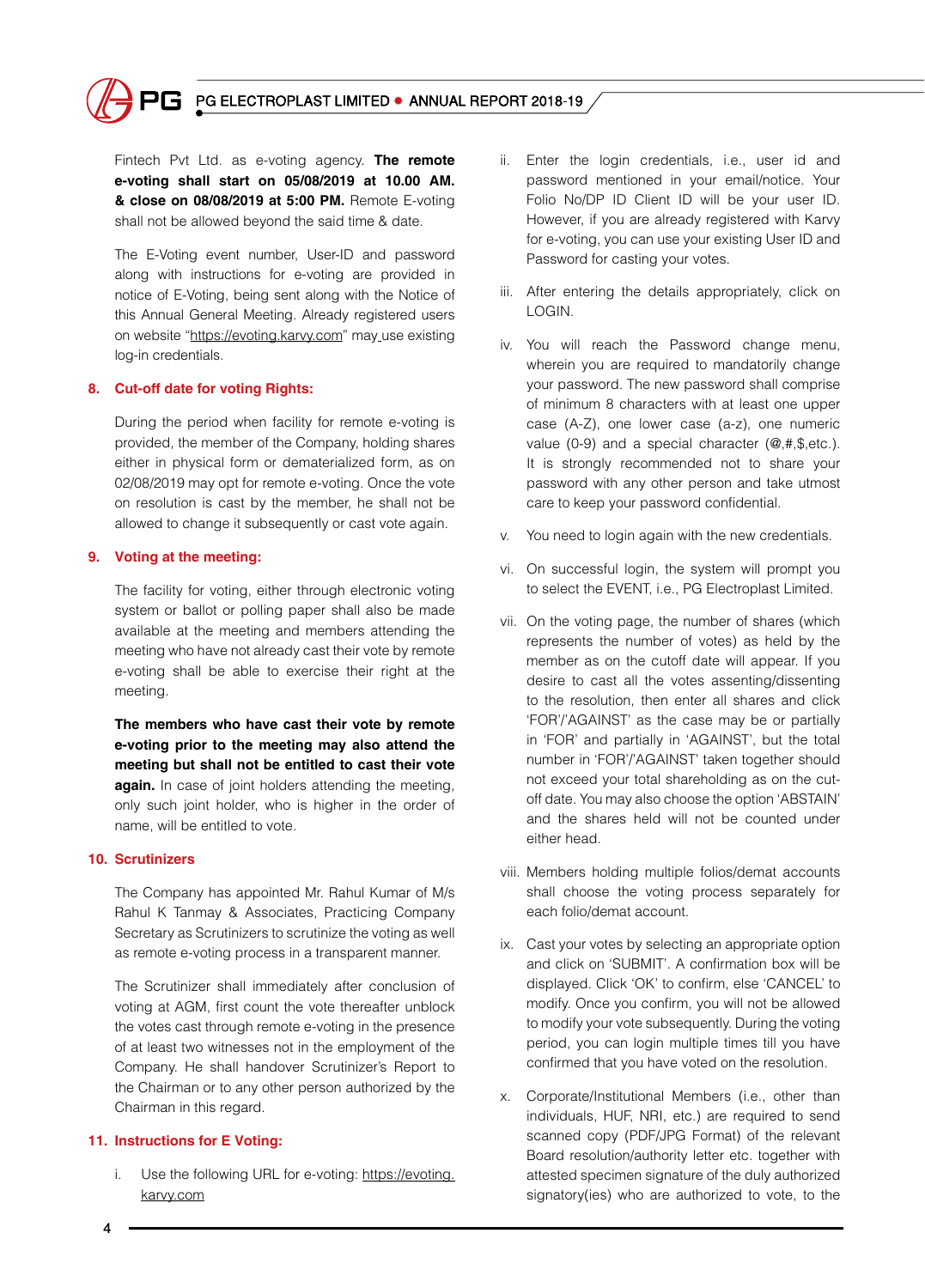scrutinizer through e-mail: rahulksg@outlook.com. They may also upload the same in the e-voting module in their login. The scanned image of the above documents should be in the naming format 'Corporate Name\_EVENT No.'

xi. In case of any queries, you may refer the Frequently Asked Questions (FAQs) for members and e-voting User Manual available at the 'download' section of https://evoting.karvy.com or call Karvy Fintech Pvt. Ltd. on 1800 345 4001 (toll free).

#### **12. Login ID and Password to access E voting Facility**

Any person who acquires shares of the Company after dispatch of this Notice and holds shares as on the cutoff date i.e. as on 02/08/2019 may obtain login ID and password by sending a request to evoting@karvy.com with a copy investors@pgel.in by mentioning her / his folio number or DP ID and Client ID. Alternatively they may contact at toll free Number of Our E voting Agency provided at their website.

If the member is already registered with Karvy for E-voting, he can use his existing user ID & password for casting the vote through remote E Voting.

# **13. Results of Voting**

The results of remote e-voting and poll at Annual General Meeting and consolidated result will be announced at 4.00 PM on 10/08/2019 and the resolutions proposed thereat will be deemed to be passed on the date of the AGM, subject to receipt of requisite number of votes. Scrutinizer's report along with consolidated results shall be placed on website of the company www.pgel.in & website of e-voting agency https://evoting.karvy.com and communicated to the Stock Exchanges National Stock Exchange of India Ltd. and BSE Ltd.

#### **14. Annual report:**

Electronic copy of Annual Report for year 2018-19 and Notice of the Annual General Meeting of the Company are being sent to all the members whose email IDs are registered with the Company/Depository Participants(s) for communication purposes unless any member has requested for a hard copy of the same.

For members who have not registered their email address, physical copy of Notice of the Annual General Meeting of the Company inter alia indicating the process and manner of e-voting along with Attendance Slip and Proxy Form are being sent in the permitted mode.

#### **15. Closure of Register of Member:**

The Register of Members and Share Transfer Books shall remain closed from 02/08/2019 to 09/08/2019 (both days inclusive) for the purpose of Annual General Meeting.

**16. Dividend:** The Board of Directors of the Company has not recommended any dividend.

#### **17. Registration of E-mail id for correspondence:**

Members, who have not registered their e-mail address so far, are requested to register their e-mail for receiving all communication including annual report, notices, circulars etc. through email.

Members holding shares in D-mat form may intimate the e-mail to their depository participants & Members holding shares in physical form are requested to address all correspondence concerning the registration of transfers, transmission, sub-division, consolidation of shares or any other related matters and/or any change in address or updation thereof to the Company/RTA-Karvy Fintech Pvt. Ltd.

#### **18. Availability of Annual Report & Notice on website**

Members may also note that the Notice of the 17<sup>th</sup> Annual General Meeting and the Annual Report for 2018-19 will also be available on the Company's website www.pgel. in. The physical copies of the aforesaid documents will also be available at the Company's Registered Office in New Delhi for inspection during (01.00 PM to 3.30 PM) on Monday to Friday. For any communication, the shareholders may also send requests to the Company's investor email id: investors@pgel.in. The notice will also be available on E-Voting Agency website https:// evoting.karvy.com.

#### **19. Inspection**

The Register of Directors', Key Managerial Personnel and their shareholding maintained under Section 170 of the Companies Act, 2013, the Register of contracts or arrangements in which the Directors are interested under Section 189 of the Companies Act, 2013 will be available for inspection at the venue of AGM.

**20.** Members desiring any information as regards to the Accounts are requested to write to the Company at an early date so as to enable the Management to keep the information ready at the meeting.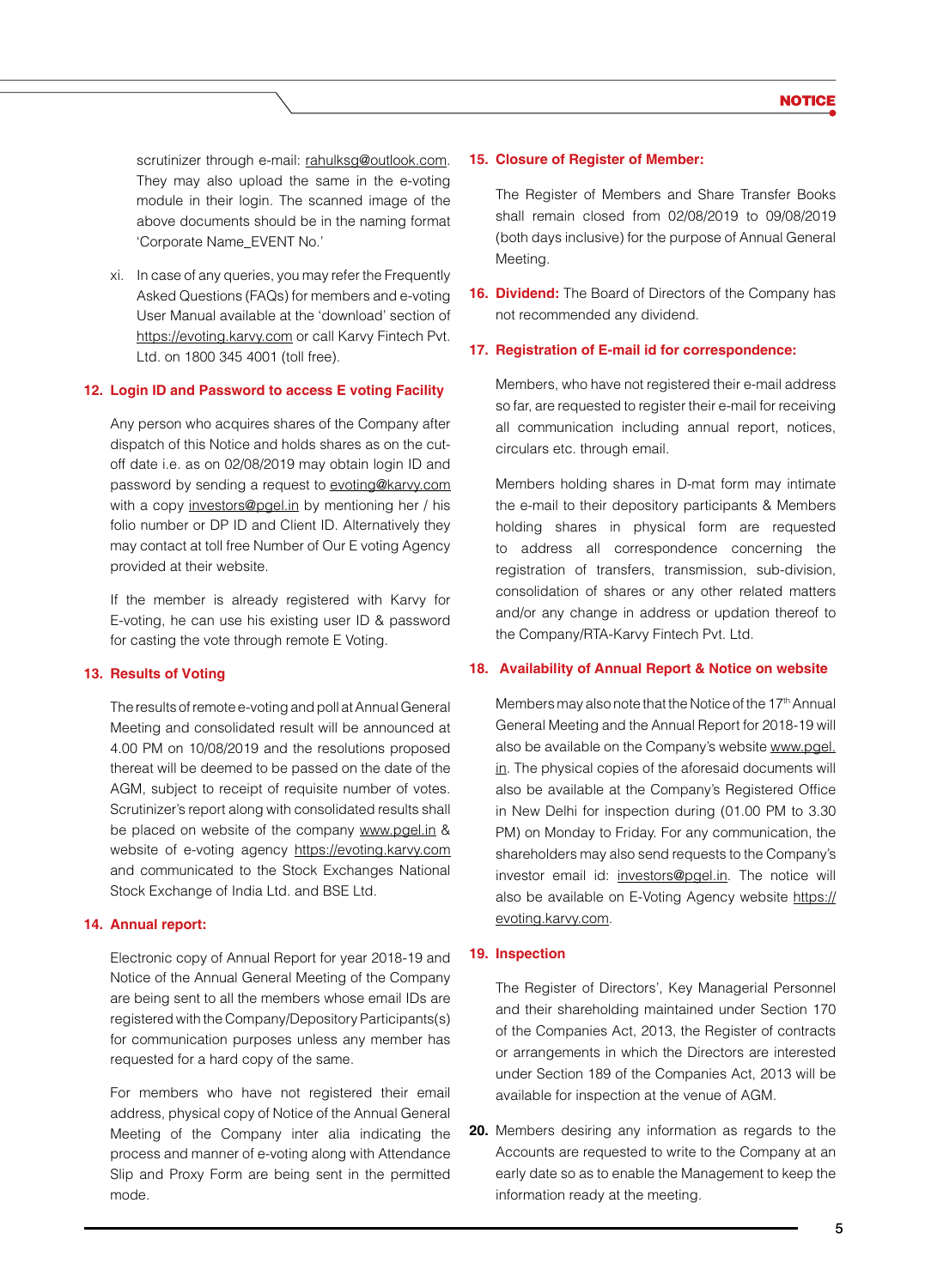

# **ANNEXURE TO NOTICE: EXPLANATORY STATEMENT PURSUANT TO SECTION 102(1) OF THE COMPANIES ACT, 2013:**

# **Item No. 4:**

The Board of Directors of the Company has appointed M/s Amit Singhal & Associates, Cost Accountants (Firm Registration No: 101073), as Cost Auditors of the Company to audit cost records for the financial year ending on 31<sup>st</sup> March, 2020. Remuneration payable to M/s Amit Singhal & Associates, Cost Auditors of the Company for the financial year ended 31st March, 2020 was recommended by the Audit Committee to the Board of Directors and subsequently, was considered and approved by the Board of Directors at its meeting held on 15<sup>th</sup> May, 2019.

In accordance with the provisions of Section 148 of the Act read with the Companies (Audit and Auditors) Rules, 2014, the remuneration payable to the Cost Auditor has to be ratified by the shareholders of the Company. Accordingly consent of the members is sought for passing an ordinary resolution for approval of remuneration payable to Cost Auditors as set out at Item No. 4 of the notice.

None of the Directors and Key Managerial Personnel of the Company and their relatives is interested or concerned in the said respective resolution for their appointment.

# **Item No. 5:**

The Board of Directors on recommendation of Nomination & Remuneration Committee has appointed Mr. Pramod Chimmanlal Gupta as Additional Director (Non-Executive Independent Director) w.e.f. 15/05/2019. His tenure as additional director is expiring at the date of AGM. The Company has received declarations from Mr. Pramod Chimmanlal Gupta to the effect that he meet the criteria of independence as provided in Section 149(6) of the Act read with the Rules framed thereunder and Regulation 16(1)(b) of the SEBI (Listing Obligations and Disclosure Requirements) Regulations, 2015. In terms of Regulation 25(8) of SEBI Listing Regulations, he have confirmed that he is not aware of any circumstance or situation which exists or may be reasonably anticipated that could impair or impact his ability to discharge his duties.

# **Relevant information of Mr. Pramod Chimmanlal Gupta:**

| Date of Birth                                  | 23/01/1973                                                                                                                                                      |
|------------------------------------------------|-----------------------------------------------------------------------------------------------------------------------------------------------------------------|
| Education Qualification &<br>Area of Expertise | Chartered Financial Analyst<br>(CFA) from AIMR, USA; PG-<br>Finance from IIM, Lucknow;<br>B-Tech- Electronics<br>- &<br>Communication from<br>IIT.<br>Kharagpur |
| Date of Appointment on<br>the Board            | 15/05/2019                                                                                                                                                      |

| Category of Director                                                                                                         | Independent Director (Non-<br>Executive)                                                                                                                                                                                                                                           |
|------------------------------------------------------------------------------------------------------------------------------|------------------------------------------------------------------------------------------------------------------------------------------------------------------------------------------------------------------------------------------------------------------------------------|
| Area of Expertise/ Senior<br>Position Held/Work<br>Experience                                                                | He has over 20 years of<br>experience in Indian Equity<br>markets across brokerage<br>firms, Mutual fund and<br>Insurance Company.<br>Currently, he is involved<br>in Business, Strategy and<br>financial consulting to listed<br>& unlisted companies and<br>Investment advisory. |
| Names of companies in<br>which the person also<br>holds the directorship<br>and the membership of<br>Committees of the Board | Nil                                                                                                                                                                                                                                                                                |
| Number of shares held in<br>the Company                                                                                      | Nil                                                                                                                                                                                                                                                                                |

In the opinion of the Board, Mr. Pramod Chimmanlal Gupta fulfills the conditions for appointment as Independent Director as specified in the Companies Act 2013 and the regulations of the SEBI (Listing Obligations and Disclosure Requirements) Regulations, 2015. Mr. Pramod Chimmanlal Gupta is independent of the management and possesses appropriate skills, experience and knowledge.

The Board based on the recommendation of Nomination & Remuneration Committee and considering benefits of his expertise, has recommended the resolution set out in Item No. 5 for approval of shareholders by way of ordinary resolution.

None of the Directors and Key Managerial Personnel of the Company and their relatives except Mr. Pramod Chimmanlal Gupta is interested in the Resolution at Item No. 5.

# **Item No. 6 to 8:**

The Members at the 12<sup>th</sup> Annual General Meeting held on 11/08/2014 approved the appointment of Mr. Sharad Jain and Mr. Devendra Jha as Independent Directors of the Company for a period of five consecutive years w.e.f. 11/08/2014 to 10/08/2019. Also, the Members at the  $13<sup>th</sup>$ Annual General Meeting held on 26/09/2015 approved the appointment of Dr. Rita Mohanty as an Independent Director of the Company for a period of four consecutive years.

Mr. Jain and Mr. Jha will complete their present term on 10/08/2019 and Dr. Mohanty will complete her present term on 25/09/2019. The Board of Directors of the Company at the meeting held on 15/05/2019, on the recommendation of the Nomination & Compensation Committee,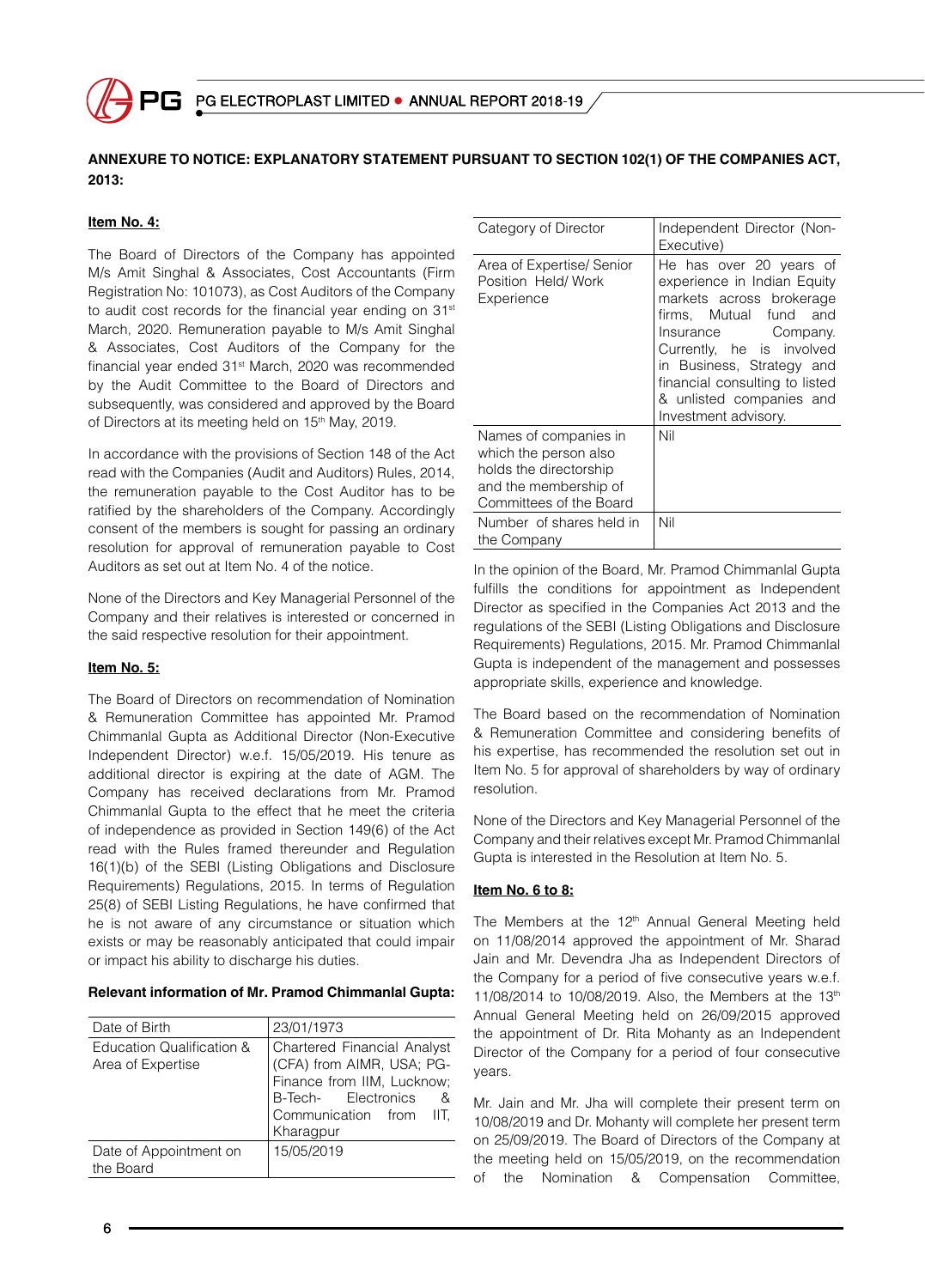recommended for the approval of the Members, the reappointment of Mr. Sharad Jain and Mr. Devendra Jha as Independent Directors of the Company with effect from 11/08/2019 and Dr. Rita Mohanty as Independent Director of the Company with effect from 26/09/2019, in terms of Section 149 read with Schedule IV of the Companies Act, 2013, and Regulation 17 of the SEBI (Listing Obligations and Disclosure Requirements) Regulations, 2015, or any amendment thereto or modification thereof.

Jain, Mr. Devendra Jha and Dr. Rita Mohanty to the effect that they meet the criteria of independence as provided in Section 149(6) of the Act read with the Rules framed thereunder and Regulation 16(1)(b) of the SEBI (Listing Obligations and Disclosure Requirements) Regulations, 2015. In terms of Regulation 25(8) of SEBI Listing Regulations, they have confirmed that they are not aware of any circumstance or situation which exists or may be reasonably anticipated that could impair or impact their ability to discharge their duties.

The Company has received declarations from Mr. Sharad

| <b>Particulars</b>                                                                                                           | Mr. Sharad Jain                                                                                                                                                   | Mr. Devendra Jha                                                                                                                                        | <b>Dr. Rita Mohanty</b>                                                                                                                                                                        |
|------------------------------------------------------------------------------------------------------------------------------|-------------------------------------------------------------------------------------------------------------------------------------------------------------------|---------------------------------------------------------------------------------------------------------------------------------------------------------|------------------------------------------------------------------------------------------------------------------------------------------------------------------------------------------------|
| Date of Birth                                                                                                                | 01/07/1962                                                                                                                                                        | 01/10/1954                                                                                                                                              | 08/06/1952                                                                                                                                                                                     |
| Education Qualification & Area<br>of Expertise                                                                               | B.Sc. Fellow Member of<br><b>Chartered Accountants</b>                                                                                                            | Civil Engineering from IIT                                                                                                                              | MBBS, MD; Health Sector<br>& public relation                                                                                                                                                   |
| Date of Reappointment on the<br>Board                                                                                        | 15/05/2019                                                                                                                                                        | 15/05/2019                                                                                                                                              | 15/05/2019                                                                                                                                                                                     |
| Category of Director                                                                                                         | Independent Director (Non-<br>Executive)                                                                                                                          | Independent Director (Non-<br>Executive)                                                                                                                | Independent Director<br>(Non-Executive)                                                                                                                                                        |
| Area of Expertise/ Senior<br>Position Held/Work<br>Experience                                                                | Over 34 years' experience<br>in Financial & Strategic<br>Planning, Taxation, etc.<br>Presently engaged in<br>profession of Chartered<br>Accountancy for 14 years. | Over 34 years' experience<br>in Planning, Project<br>Management, Business<br>Development, Techno-<br>commercial evaluation and<br>construction finance. | She has retired after 30<br>years of service under<br>Central Government health<br>Scheme, Ministry of health<br>& Family welfare. She is an<br>expert in Administration &<br>public relation. |
| Names of companies in<br>which the person also holds<br>the directorship and the<br>membership of Committees of<br>the Board | <b>NIL</b>                                                                                                                                                        | Shivam Buildinfra Private<br>Limited                                                                                                                    | <b>NIL</b>                                                                                                                                                                                     |
| Number of shares held in the<br>Company                                                                                      | N.A.                                                                                                                                                              | N.A.                                                                                                                                                    | N.A.                                                                                                                                                                                           |

| Relevant information of Mr. Sharad Jain, Mr. Devendra Jha and Dr. Rita Mohanty: |  |  |
|---------------------------------------------------------------------------------|--|--|
|---------------------------------------------------------------------------------|--|--|

In the opinion of the Board, Mr. Sharad Jain, Mr. Devendra Jha and Dr. Rita Mohanty fulfills the conditions for reappointment as Independent Directors as specified in the Companies Act 2013 and the regulations of the SEBI (Listing Obligations and Disclosure Requirements) Regulations, 2015. Mr. Sharad Jain, Mr. Devendra Jha and Dr. Rita Mohanty are independent of the management and possess appropriate skills, experience and knowledge.

The Board is of the view that the continued association of Mr. Sharad Jain, Mr. Devendra Jha and Dr. Rita Mohanty would benefit the Company in terms of their knowledge, experience, performance and their valuable contribution to the Board.

The Board based on the recommendation of Nomination & Remuneration Committee and considering benefits of their expertise, has recommended the resolution set out in Item No. 6 to 8 for approval of shareholders by way of special resolution.

None of the Directors and Key Managerial Personnel of the Company and their relatives are interested except Mr. Sharad Jain in resolution set out in Item No. 6, Mr. Devendra Jha in resolution set out in Item No. 7 and Dr. Rita Mohanty in resolution set out in Item No. 8.

# **Item No. 9 to 12:**

The provisions of Section 188(1)(f) of the Companies Act, 2013 provides for appointment of related party to any office or place of profit in the Company. Mrs. Sudesh Gupta, Mrs. Sarika Gupta, Mrs. Neelu Gupta and Mrs. Nitasha Gupta (who are relative of Directors of the Company), are employees of the Company. They have rich experience of working in various companies. They advise the company on various matters including Accounts, Finance, Budgeting, Human Resources, Environment Conservation, and other allied matters. The Members at the 12<sup>th</sup> Annual General Meeting held on 11/08/2014 approved the appointment of Mrs. Sudesh Gupta, Mrs. Sarika Gupta, Mrs. Neelu Gupta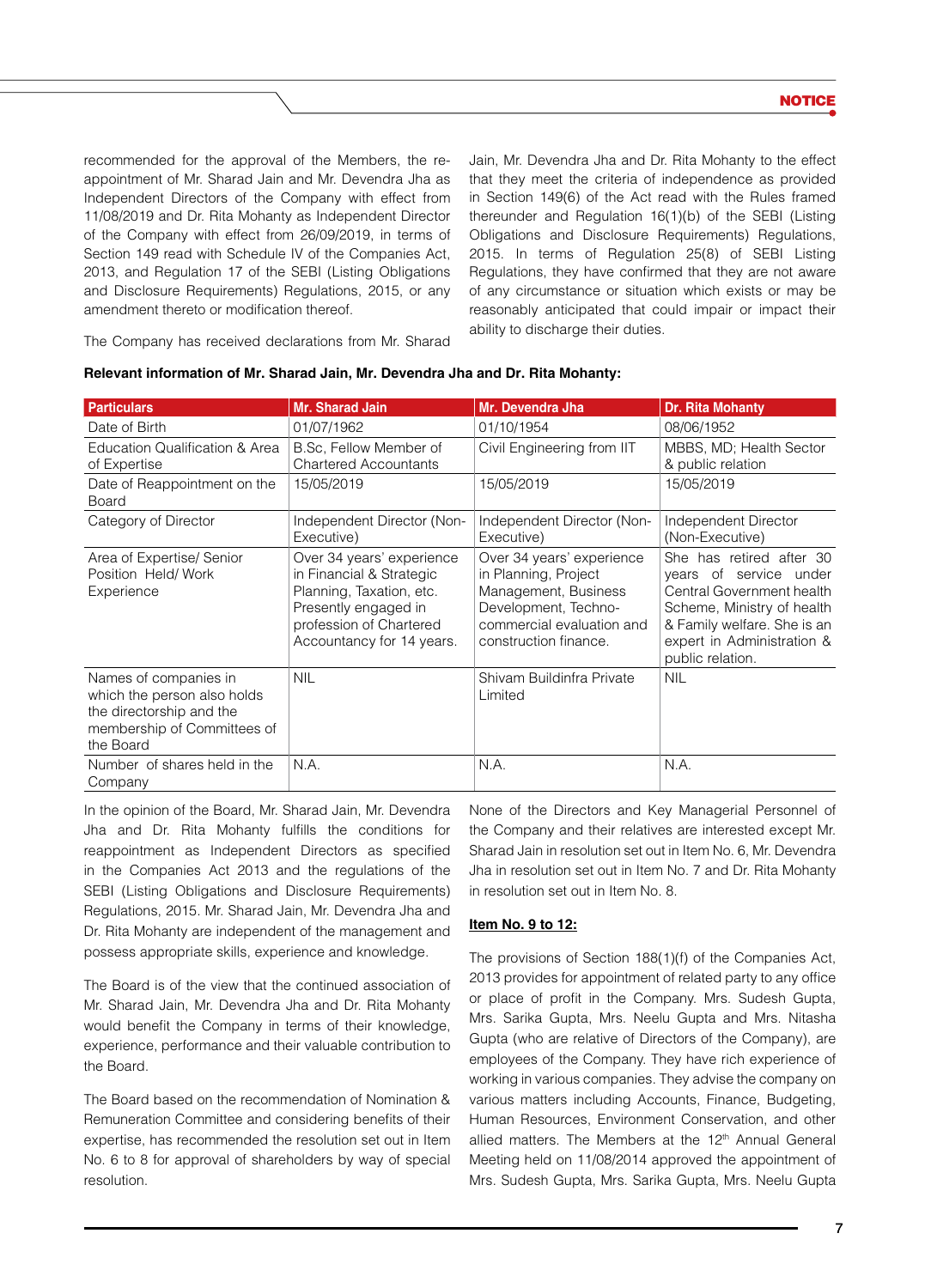

# PG ELECTROPLAST LIMITED . ANNUAL REPORT 2018-19

and Mrs. Nitasha Gupta to hold office or place of profit in the company for a period of 5 years w.e.f. 16/08/2014. They will complete their present term on 15/08/2019. The Board of Directors of the Company at the meeting held on 15/05/2019, subject to approval of shareholders of the company, has reappointed Mrs. Sudesh Gupta, Mrs. Sarika Gupta, Mrs. Neelu Gupta and Mrs. Nitasha Gupta as Senior Managers and to hold office or place of profit in the company for a further period of 5 years w.e.f. 16/08/2019 with such designation & remuneration as board may decide from time to time, and aggregate monthly remuneration during their tenure shall not exceed Rs. 4 Lakhs per month.

Information required under rule 15 of the Companies (Meeting of Board and its Powers) Rules, 2014 are given hereunder:

| <b>Name of Related</b><br>Party | <b>Name of Directors/ KMP</b><br>who is related                                | Nature of<br>relationship | <b>Particulars of the Contract and</b><br>relevant information                                                                    | <b>Yearly Monetary</b><br>Value (In Rs.) |
|---------------------------------|--------------------------------------------------------------------------------|---------------------------|-----------------------------------------------------------------------------------------------------------------------------------|------------------------------------------|
| Mrs. Sudesh<br>Gupta            | Mr. Promod Gupta,<br>Mr. Anurag Gupta,<br>Mr. Vishal Gupta,<br>Mr. Vikas Gupta | Relative                  | Mrs. Sudesh Gupta, Mrs. Neelu<br>Gupta, Mrs. Sarika Gupta and<br>Mrs. Nitasha Gupta will hold<br>office or place of profit in the | Up to Rs. 48 Lakh                        |
| Mrs. Neelu Gupta                | Mr. Anurag Gupta                                                               | Relative                  | Company for a period of 5 years                                                                                                   | Up to Rs. 48 Lakh                        |
| Mrs. Sarika Gupta               | Mr. Vishal Gupta                                                               | Relative                  | w.e.f. 16/08/2019 with such                                                                                                       | Up to Rs. 48 Lakh                        |
| Mrs. Nitasha<br>Gupta           | Mr. Vikas Gupta                                                                | Relative                  | designation & remuneration as<br>board may decide from time to<br>time.                                                           | Up to Rs. 48 Lakh                        |

The Board considers that their association for further tenure would be immense benefit to the Company in terms of their expertise, experience and performance.

The Board considering benefits of their reappointment has recommended the resolution set out in Item No. 9 to 12 for

approval of shareholders by way of ordinary resolution.

Mr. Promod Gupta, Mr. Anurag Gupta, Mr. Vikas Gupta and Mr. Vishal Gupta & their relatives are concerned or interested resolutions set out at Item No. 9 to 12.

#### **By Order of Board of Directors of PG Electroplast Limited**

Date: 15/05/2019 Place: Greater Noida

**(Sanchay Dubey) Company Secretary Membership No. A51305**

# **PG Electroplast Limited AGM Venue - 2019 Route Map**

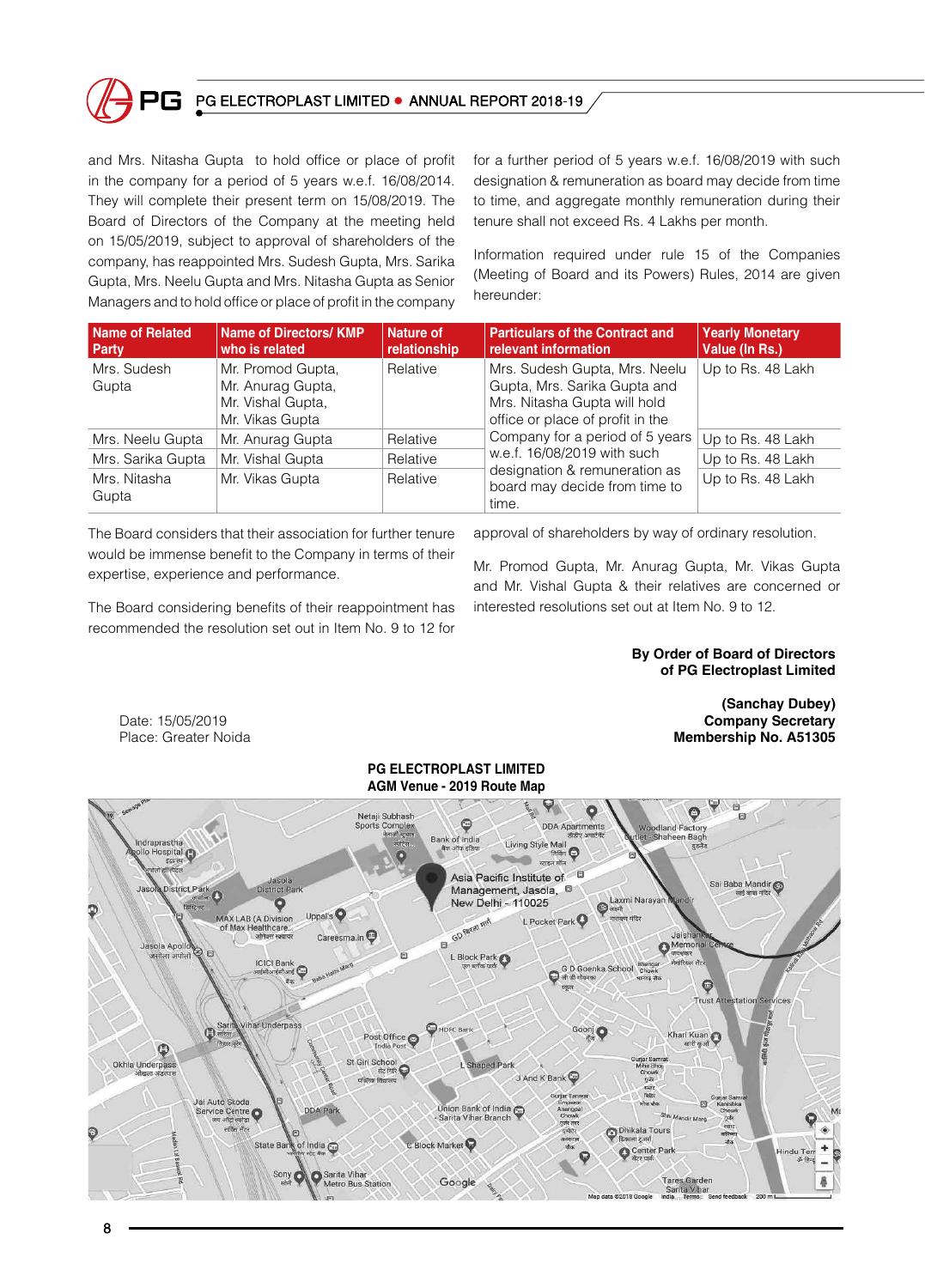# **PG ELECTROPLAST LIMITED**

CIN: L32109DL2003PLC119416

**Regd Office:** DTJ209, 2nd Floor, DLF Tower-B, Jasola, New Delhi-110025

# **FORM MGT-11 (PROXY FORM)**

[Pursuant to Section 105(6) of the Companies Act, 2013 and Rule 19(3) of the Companies (Management and Administration) Rules, 2014]

| Name of member(s)  | Email:                |
|--------------------|-----------------------|
| Registered address | Folio No/ *Client id: |
|                    | ∣ *DP id:             |
|                    |                       |

I/We, being the shareholder of ……………………………………………............ shares of the above named company, hereby appoint

| Name:    | Email id: |
|----------|-----------|
| Address: | Signature |

# or failing him

| Name:<br>$\overline{2}$ . | Email id: |
|---------------------------|-----------|
|                           |           |
| Address:                  | Signature |
|                           |           |

#### or failing him

| Name:<br>-3. | Email id: |
|--------------|-----------|
|              |           |
| Address:     | Signature |
|              |           |

as my/our proxy to attend and vote (on a poll) for me/us and on my/our behalf in AGM to be held on Friday, 09th August, 2019 at 11:00 A.M. at Auditorium, Asia Pacific Institute of Management, No. 3 & 4 Institutional Area, Jasola, Opp. Sarita Vihar, New Delhi – 110025 and at any adjournment thereof in respect of such resolutions as are indicated below:

| S.N. | <b>Resolutions</b>                                                                                                                                                                               | For* | Against* |
|------|--------------------------------------------------------------------------------------------------------------------------------------------------------------------------------------------------|------|----------|
|      | To receive, consider and adopt the audited financial statements of the Company for the<br>financial year ended $31st$ March, 2019, the report of the Board of Directors and auditors<br>thereon. |      |          |
| 2    | To re-appoint Mr. Promod Gupta (DIN:00181800) as a Director, who retires by rotation and,<br>being eligible, offers himself for re-appointment.                                                  |      |          |
| 3    | To re-appoint Mr. Vikas Gupta (DIN:00182241) as a Director, who retires by rotation and,<br>being eligible, offers himself for re-appointment.                                                   |      |          |
| 4    | To approve/ratify remuneration of the Cost Auditor for the financial year ending on 31 <sup>st</sup><br>March, 2020.                                                                             |      |          |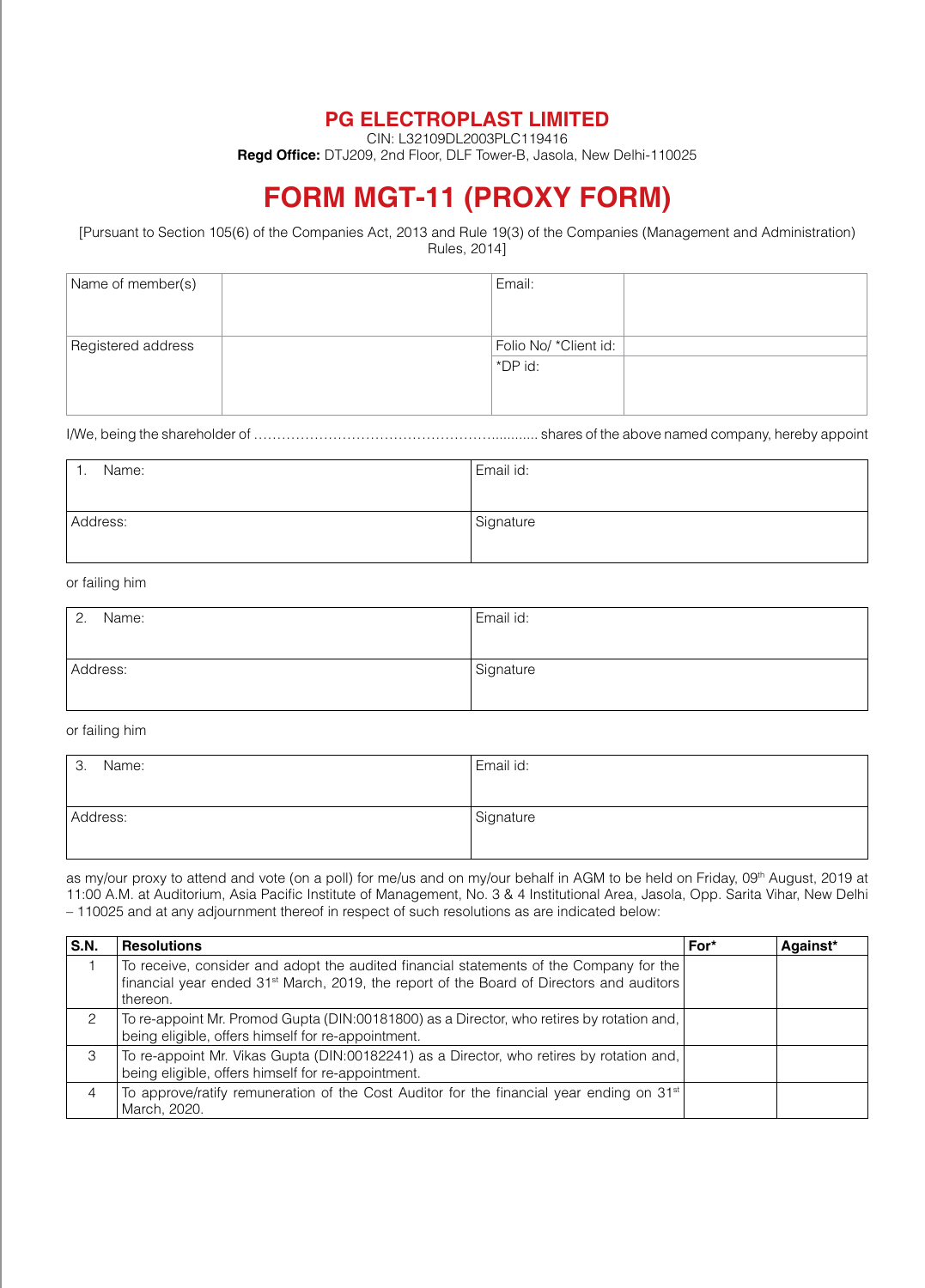| 5  | To appoint Mr. Pramod Chimmanlal Gupta (DIN:07066493) as an Independent Director                      |  |
|----|-------------------------------------------------------------------------------------------------------|--|
| 6  | To Re-appoint Mr. Sharad Jain (DIN:06423452) as an Independent Director                               |  |
|    | To Re-appoint Mr. Devendra Jha (DIN:03076528) as an Independent Director                              |  |
| 8  | To Re-appoint Dr. Rita Mohanty (DIN:07081546) as an Independent Director.                             |  |
| 9  | To approve remuneration of Mrs. Sudesh Gupta, who holds office or place of profit in the              |  |
|    | company.                                                                                              |  |
| 10 | To approve remuneration of Mrs. Neelu Gupta, who holds office or place of profit in the<br>company.   |  |
| 11 | To approve remuneration of Mrs. Sarika Gupta, who holds office or place of profit in the<br>company.  |  |
| 12 | To approve remuneration of Mrs. Nitasha Gupta, who holds office or place of profit in the<br>company. |  |

Signed this …….. day of …………………………2019.

|                          |                              | <b>Affix Rupee 1</b><br>Revenue stamp |
|--------------------------|------------------------------|---------------------------------------|
| Signature of shareholder | Signature of Proxy holder(s) |                                       |

#### **Note:**

\*Please put a tick (√) in the appropriate column against the resolution as indicated in the Box. Alternatively, you may mention the number of shares in the appropriate column in respect of which you would like your proxy to vote. If you leave the column blank against any or all the resolutions, your proxy will be entitled to vote in the manner as he/she thinks appropriate.

- 1. This form of proxy in order to be effective should be duly completed and deposited at the Registered Office of the Company, not less than 48 hours before the commencement of the Meeting.
- 2. A proxy need not to be member of the Company.
- 3. In case the member appointing the proxy is a body corporate, the proxy form should be signed under the seal or be signed by an officer or an attorney duly authorised by it and an authenticated copy of such authorisation should be attached to the proxy form.
- 4. In case of joint holders, signature of any one holder will be sufficient, but name of all joint holders should be stated.